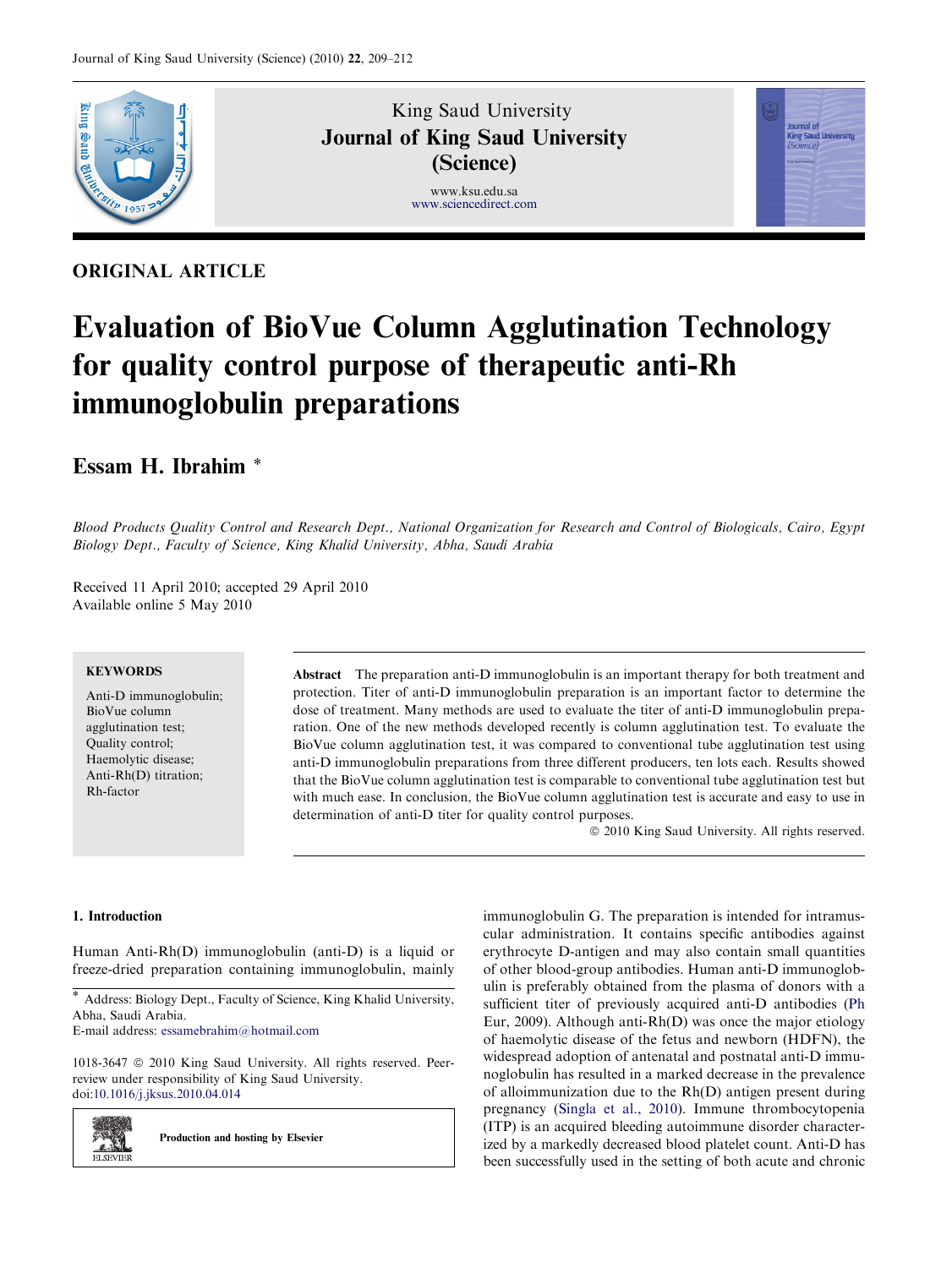immune thrombocytopenia [\(Cheung and Liebman, 2009](#page--1-0)). Preventing alloimmunization to the D antigen in other individuals would allow for the transfusion of  $D+$  blood in an emergency, continued support with  $D+$  granulocyte concentrates, and possibly prevent the concomitant formation of autoantibody ([Rosse et al., 1990](#page--1-0)).

Titration is the common and simple method used in the routine laboratory to estimate the titer of an antibody ([Judd,](#page--1-0) [2001\)](#page--1-0).

Anti-D immunoglobulin titration can be performed in tubes, microplates or using microcolumn tests. [Coombs et al.](#page--1-0) [\(1945\)](#page--1-0) described the indirect antiglobulin test (IAT), and [Diamond and Abelson \(1945\)](#page--1-0) described albumin, as a potentiator for the detection of ''incomplete'' or IgG antibodies. This classic saline IAT is still viewed as the gold standard ([Rumsey](#page--1-0) [and Ciesielski, 2000](#page--1-0)).

Three types of microcolumn tests have been developed: Bio-Vue Column Agglutination Technology, affinity columns and glass microcapsules ([Lapierre et al., 1990; Walker, 1997](#page--1-0)). The BioVue Column Agglutination Technology assay has been widely used in blood banking in Europe and America since 1991 for direct and indirect antiglobulin tests, ABO/Rh typing, red blood cell phenotyping, detecting unexpected antibodies, and for other applications ([Lapierre et al., 1990](#page--1-0)). Its popularity grew from its standardized performance, technical ease, stable endpoint and the versatility of the methodology.

The purpose of the current study was to evaluate BioVue Column Agglutination Technology microcolumn assay for anti-D immunoglobulin titration in National Control Laboratories. The use of such method will facilitate the process of evaluating anti-D Ig titer in shorter time with more accurate results.

#### 2. Material and methods

#### 2.1. Samples and sample preparation

Ten Rh immune globulin (RhIG) lots each of RhoGAM UF, WinRho and Rhophylac were used. The WHO international standard anti-D immunoglobulin, 285 IU/ml (NIBSC Code: 01/572) was used as reference standard. Where 5 IU being equivalent to  $1 \mu$ g ([Stroncek et al., 2001](#page--1-0)), all samples and standard were initially diluted up to titer of 60  $\mu$ g/ml in phosphate buffered saline (PBS) containing 2% bovine serum albumin (BSA, PBS–BSA). Serial twofold dilution of all starting preparations (60  $\mu$ g/ml) was done up to 1/16,384.

#### 2.2. Red blood cells

According to [Ph Eur \(2009\),](#page--1-0) Rh-positive blood from five donors was pooled. These blood samples were kindly provided by blood bank, Egyptian Holding Company of Bio-Products and Vaccines. These blood samples were tested for HIV-1/2, HBsAg, HCV-Ab and syphilis antibody before supplying. Pooled blood was washed three times in PBS–BSA and then 5% RBCs suspension was prepared.

#### 2.3. Anti-human globulin

Anti-human globulin, anti-IgG, -C3d; polyspecific (Rabbit and Murine Monoclonal) (Ortho-Clinical Diagnostics, Raritan, NJ).

#### 2.4. Microcolumn

Ortho BioVue® system (poly cassette) was obtained from Ortho-Clinical Diagnostics. Ortho BioVue system poly cassettes (Ortho-Clinical Diagnostics, Raritan, NJ) are comprised of 6 columns containing a buffered solution with bovine albumin and macromolecular potentiators, as well as the preservatives  $0.1\%$  (w/v) sodium azide and  $0.01$  M ethylenediamine tetraacetic acid (EDTA).

#### 2.5. Tube testing

Serial twofold dilutions were prepared as indicated above and titration was performed in triplicates according to American Association of Blood Banks Technical Manual ([Vengelen-](#page--1-0)[Tyler, 1999\)](#page--1-0). Briefly, 100  $\mu$ l of each serum dilution and 50  $\mu$ l of red blood cell suspension were dispensed into each tube and incubated for 60 min at 37  $\degree$ C. After washing three times with PBS–BSA, 100 µl of the antihuman globulin was added. All tubes were examined for agglutination. Significant titer is the last dilution giving positive reaction. Negative result was as no agglutination of the red blood.

#### 2.6. BioVue column agglutination assay method

For the BioVue Column Agglutination Technology microcolumn assay, each 6-column cassette was seated on Ortho Bio-Vue System Work Rack (Ortho-Clinical Diagnostics, Raritan, NJ), 50 µl BLISS (Ortho-Clinical Diagnostics, Raritan, NJ) and 10 µl of RBCs suspension were added to all columns. Diluted samples in triplicates,  $40 \mu l$  each, were dispensed in each corresponding column. The cassettes were incubated for 10 min in Ortho BioVue Heat Block and were spinned down for 5 min in Ortho BioVue centrifuge. Following centrifugation, the cards were examined for agglutination. Agglutinated red blood cells become trapped in or above the column glass beads and unagglutinated red blood cells move through the glass beads and form a pellet at the bottom. Significant titer is the last dilution giving positive reaction. Negative result was as no agglutination of the red blood and all of the red blood cells pass through the column glass beads and form a smooth button at the bottom of the bead column.

#### 3. Results

#### 3.1. Tube agglutination test

WHO international standard anti-D immunoglobulin showed positive agglutination up to dilution 1/4096 with clear negative reaction (no agglutination) at dilution 1/8192. Anti-D titration was performed on ten lots of RhoGAM UF product. The RhoGAM UF product showed positive agglutination up to dilution between 1/2048 (one lot) and 1/4096 (nine lots) with clear negative reaction (no agglutination) for all lots at dilution 1/8192. Anti-D titration was performed on ten lots of WinRho product. WinRho products showed positive agglutination up to dilution between 1/2048 (one lot) and 1/4096 (nine lots) with clear negative reaction (no agglutination) for all lots at dilution 1/8192. Anti-D titration was performed on ten lots of Rhophylac product. The product Rhophylac showed positive agglutination up to dilution between 1/1024 (one lot) and 1/2048